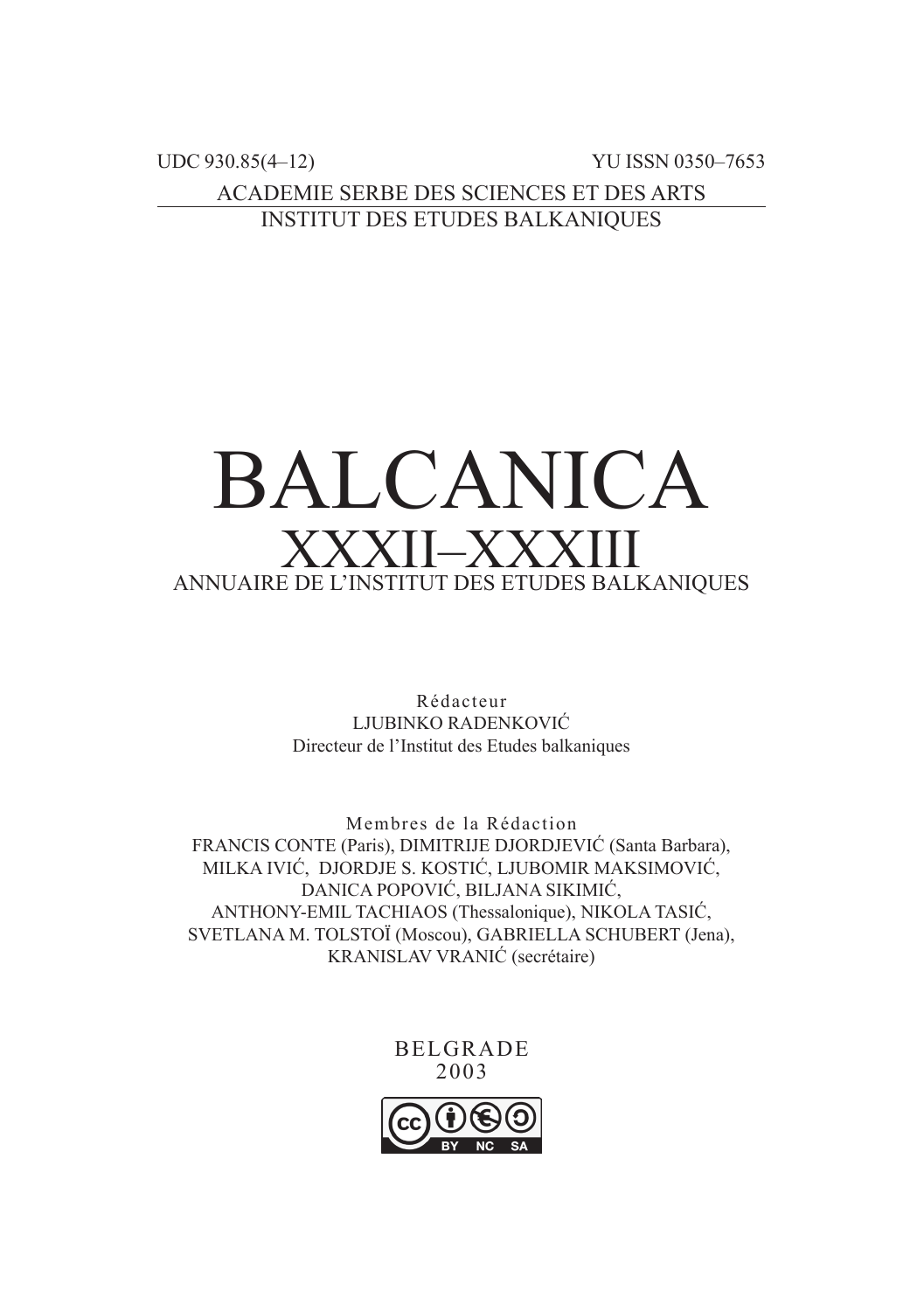Ljubinko RADENKOVIĆ Institute for Balkan Studies Belgrade

# SLAV BELIEFS ON CHANGELINGS \*

*Abstract:* Beliefs and legends that certain mythological creatures – fairies, witches, the devil, (vile, veštice, đavo, boginka, mamuna, baenik, domovoj, *leshi*) etc. can take away the child from the mother and exchange it for its own in the image of the abducted child, are widespread with the West and East Slavs, while with the South Slavs they are found only in the northern parts, in Pannonia. Such demonic child is most often called: *podmeče* (with the Serbs), *podvršće* (with the Croats), *podmenek* (with the Slovenians), *odmienjec* (with the Poles), *одминок* (with the Ukrainians), *обмен* (with the Russians), etc. According to the folk beliefs, a changeling differs from the other children by its sluggish growth, voraciousness, and persistent desire to harm or spite other members of the household. Slav legends mention the ways of stealing the human and planting the demonic child (a), recognizing the demonic child (b), and disposing of it and restoring the rightful child (c). In order to prevent the demon from exchanging her child, the mother must observe certain rules of conduct during pregnancy and in the 40 days following the childbirth. Certain measures of magical protection are also undertaken, as: placing sharp iron objects near the nursing woman, then brooms, leaving the candle to burn all night, burning frankincense in her presence, sprinkling her with holy water, etc. The legends on changelings were most probably adopted by the Slavs from the neighboring western peoples (Germans), and included in the already present beliefs that the birth of a child is a gift from the other world, and that the mother must take great care of the gift and be grateful for it. Otherwise, the one bestowing the gift may take it away as well.

The beliefs and legends that a mythological creature may take away the child of the careless mother and exchange it for its own, are widespread with the East and West Slavs, while with the South Slavs they can be found mostly

<sup>∗</sup> This paper is part of Project "Mythological and Religious Conceptions of Balkan Peoples<sup>3</sup> (no. 2168) financed by the Ministry of Science and Technology of the Republic of Serbia.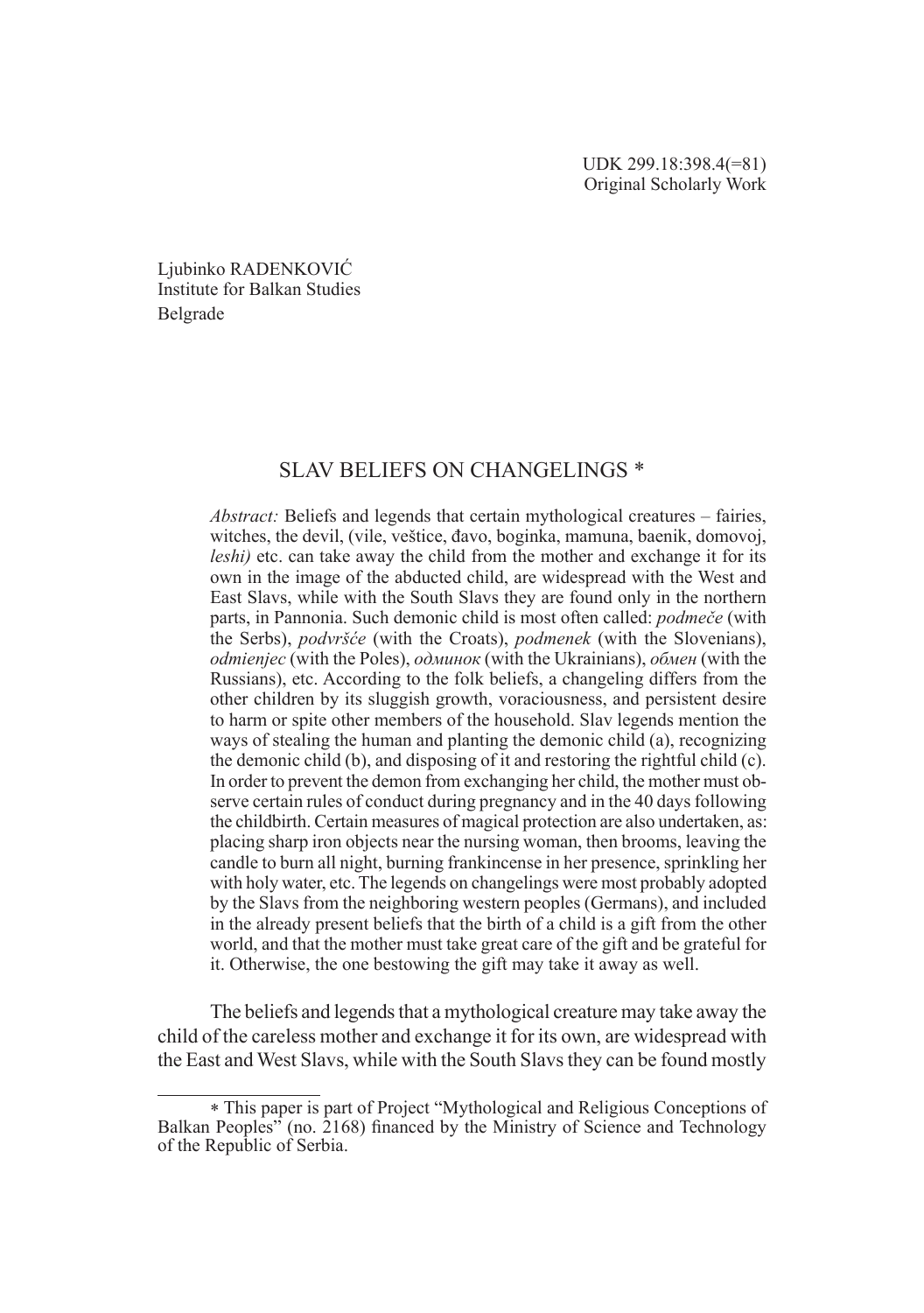in northern parts, and parts of Pannonia (Kaernten (Koruška), Prekomurje, Podravlje, Slavonia, south Banat). According to the available documents, the southernmost point in the Balkans where such beliefs are documented is in Bosnia (Zupca near Breza, north of Sarajevo). Taking into consideration that the said place in Bosnia is in the mining area, where there are settlers from other places, it can be assumed that such beliefs on changelings may have been introduced from more northern areas, or from Austria (mining administrators).

With the Serbs, a changeling is called *подмече* (Here in Banat, Northern Zlatica); with the Croatians *podmeče* (Otok in Slavonia), *podvršće* (Podravlje Croatians in Hungary), *mali veštac* (Potnjani near Djakovo, Slavonia); with the Slovenians – *podmenek* (Mezniska Valley, Prekomurje), *podvrženo dete* (Kaernten), *podmeno dete* (Prekomurje); with the Poles – *odmienec*; with the Ukrainians – *одминок* (Usicki County), *видминник* (Proskurovski County); with the Russians – *обмен*, *обменёк, обменённик, обменённый, обменёнок, обменнёныш, обменок, оммен, омменыш, лешачёнек, чертёнок* (mostly in the Russian north).

According to the beliefs held by the Serbs, the child is planted by fairies – *vile* (Orlovac in Slavonia; Zupca near Breza in Bosnia), the devil – *đavo* (Here in Banat, north Zlatica); with the Croats, fairies – *vile* (Otok in Slavonia), witches – *veštice* (Potnjani near Djakovo, Slavonia), *coprnica* (Croats from Podravlje in Hungary); with the Slovenians – *škopnjak* (Mezniska Valley, Prekomurje; Kaernten), the devil – *vrag* (Prekomurje); with the Poles – *boginka, mamuna, satanica* (it is most often the same creature); with the Ukrainians – *богиня* (*чертовка*) (Proskurovski County), *повiтруля, лiсова вiдьма* (the Carpathian Mountains), *черт*; with the Russians *баенник*, (*баянник*), *банница, домовой* (*гуменник, дворовой, овинник, ригачнник*), *леший, лешачиха, обмениха, обдериха, дьявол, черт, вещица* (*ведьма*).

A changeling can be recognized by its sluggish growth; it is constantly restless, cries a great deal, sleeps badly, it is ill-behaved, and insatiable. Most often it is said to have a large (or a very small) head, a big belly, thin arms and legs, a body covered in hair, and it is slow at starting to talk and walk (cf. Baranowski 1981:142; Bošković-Stulli 1997:399–400, Власова 1998:364; Криничная 2001:202–203; Максимов 1996:13; Новичкова 1995: 445–446; Pełка, 142; Franković 1990:29–32; Чубинський 1995:197–198). The Serbs also say that "it looks oddly", that it is "craving" (Filipović 1958:281), "of unhealthy color", "with no bones", (Fabijanić-Kajmaković 1973:155); with the Ukrainians it is said that it has large ears and growing horns (Чубинський 1995:196); with the Russians it is said that its head is drawn out like in a fish, and that it has big eyes (Криничная 2001:66); with the Croats it is said that "it knows what everybody is saying and then it laughs weirdly, and it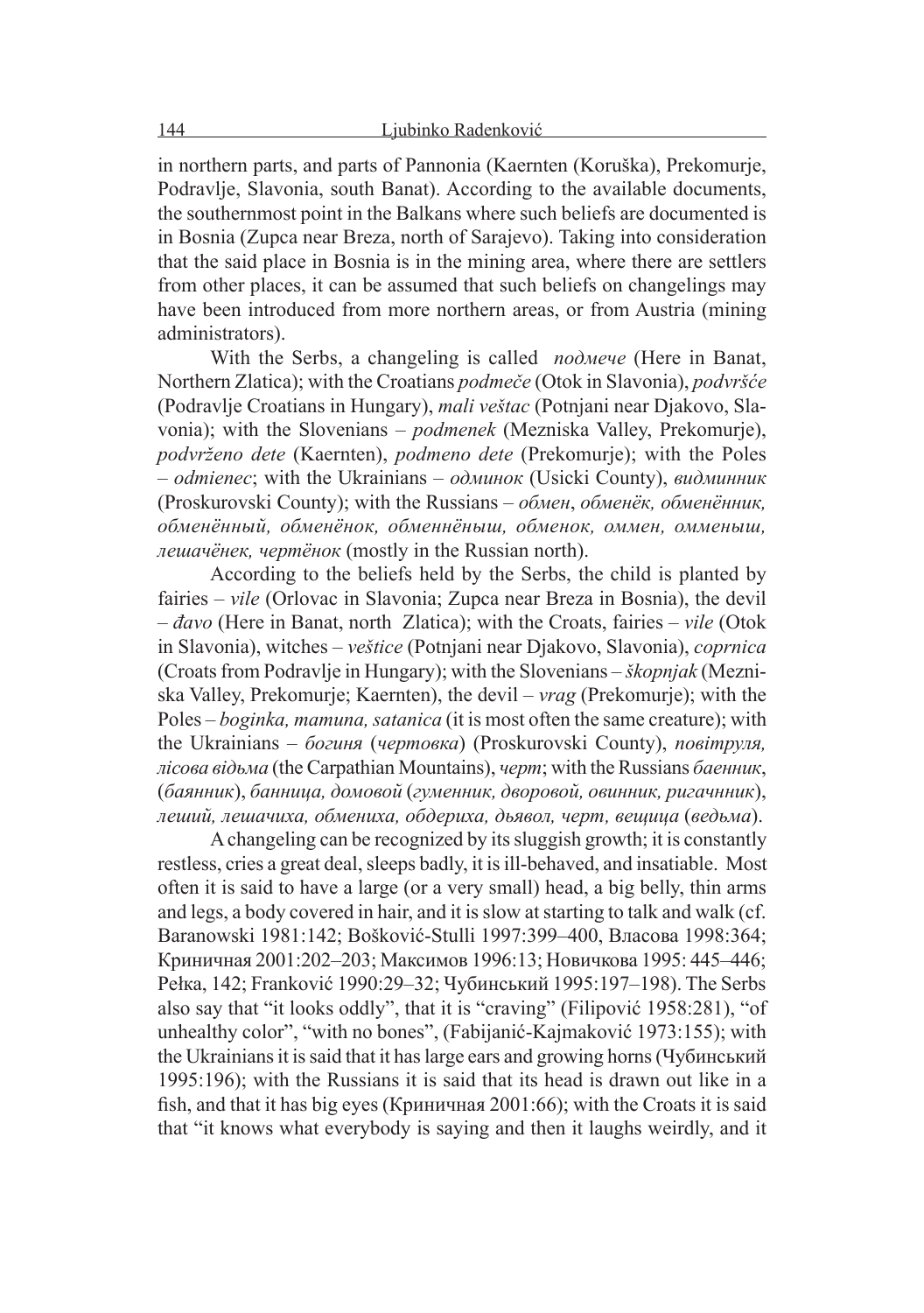is repulsive, old, hairy" (Bošković-Stulli 1997:399), etc. According to the beliefs in the Russian north, when a mythological creature steals a child from the mother, it plants the double in the same image, made of aspen stump, log or of broomstick made of stripped twigs (Власова 1998:364; Криничная 2001: 66). The changeling does not live for long (the Russians believe that it lives up to 15 years).

The largest number of legends concerning changelings has a three-part structure, consisting of the following elements: a) the stealing of human and planting the demon child; b) recognition of the changeling; c) disposing of the changeling and the return of the rightful child.

#### *Stealing a human and planting a demon child*

According to general beliefs, a mythological creature may exchange the child of a mother disobeying some of the rules of conduct during pregnancy or during the first 40 days following childbirth. It is most often that the exchange happens if mother *goes away from* her unbaptized child and leaves it alone and without anything to protect it – goes to fetch some water (Криничная 2001:66), works in the field and leaves the child on the boundary (Pełka 1987:149), gathers fruit in the wood and leaves the child under a tree (Baranowski 1981:138), goes out of the house and leaves the child in the crib (Franković 1990:29). According to the beliefs of the Poles, the *mamunas* tempt the nursing mother into leaving the house and abandoning her child by creating the delusion that songs and music can be heard from the village inn (Baranowski 1981:136–137).

A child can be substituted as well in case its mother *cursed* it, e.g. if she says: "Хоть бы леший тебя унес!" ("May the *leshi* take you") (Максимов 1996:13), or "Хоть бы баянник взял тебя!" ("May the *banyik* take you!") (Криничная 2001/1:66). With the Slovenians, the devil exchanged the child of a mother whose husband cursed her while she was pregnant (Kelemina 1997:136).

Other reasons for exchanging children are mentioned as well. With the Russians, this may happen if no one makes a sign of the cross over the child, or if no one blesses it when it sneezes, or if someone yawns in the steam bath when the nursing woman is present (Максимов 1996:13). With the Poles it is believed that *boginka-mamunas* exchange the children of mothers who are not pious enough, and fail to have their children baptized, and to observe other church rites (Pełka 1987:150). The *boginkas*, according to what the Poles believe, could even exchange unborn babies. In the night, they would come stealthily into the house, and take the child from the sleeping pregnant woman's womb, and put theirs instead of it (Baranowski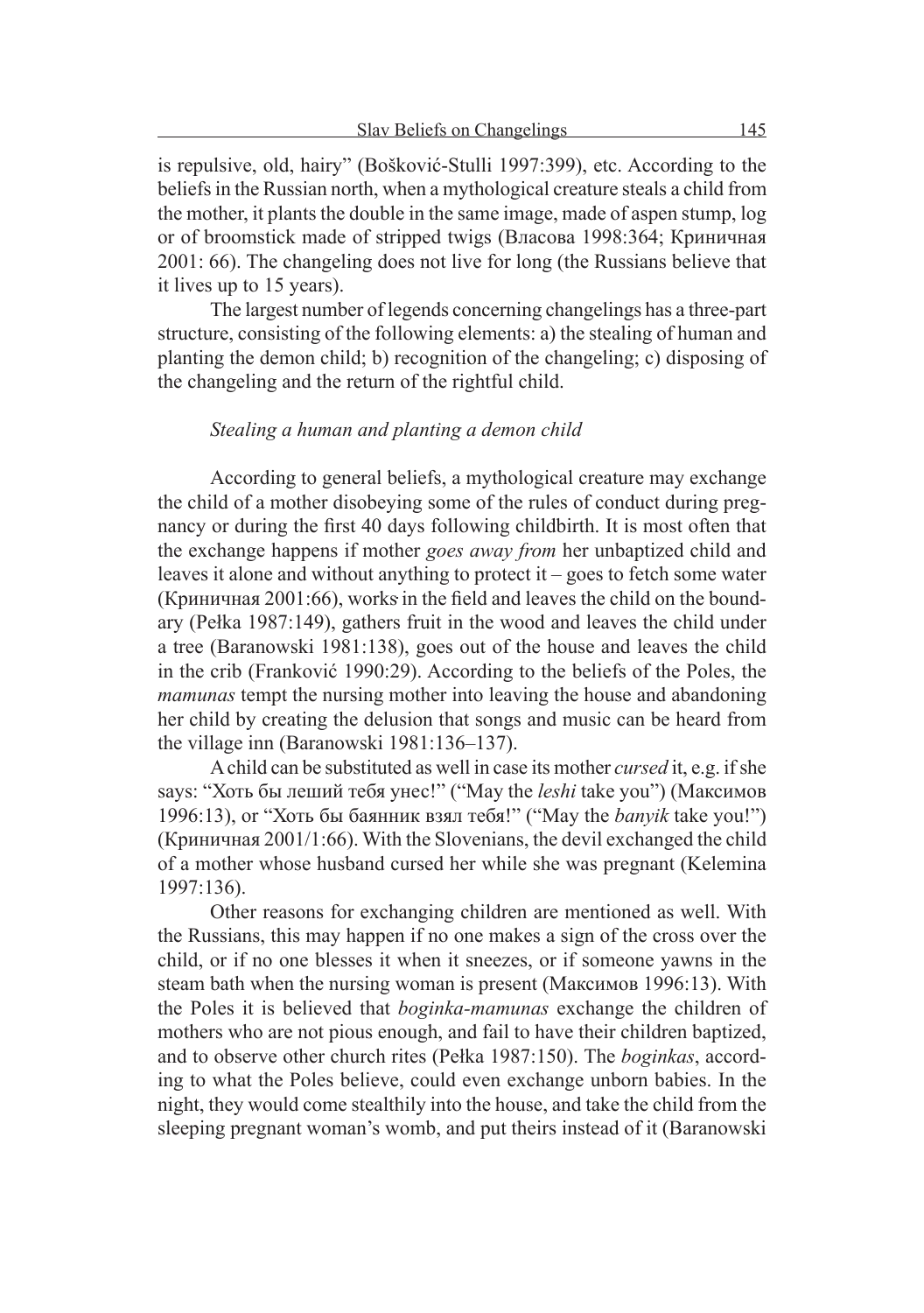1981:136–137). According to a folktale from Poland, in the small hours of the night a *mamuna* burst into the house in the form of a woman, and tried to grab the child from the appalled mother's arms. The mother succeeded in driving it away by prayer (Baranowski 1981:137).

From the beliefs and legends stems the conviction that creatures from the other side constantly follow the puerperal woman, and that they are always ready to punish her. According to the belief of the Slovenians from Kaernten, a fiend (*škopnjak*) sits on the roof of the house every night and it is always ready to enter the house through the chimney, take the child and plant its own (Zablatnik 1982:22). By the tales of the Russians from the Russian north, as soon as the mother said some curse words to her infant child, from above the house was heard a terrible gushing wind, and an evil spirit came down into the house and took the child from the mother, and planted its own (Черепанова 1983:50). According to an account from Poland, in case a nursing woman is left alone in the steam bath and the midwife on leaving her fails to make a sign of the cross for all the four corners of the bath, an evil spirit in the form of gushing wind may also come down from the roof and exchange the child (Максимов 1996:13).

# *Recognizing the changeling*

According to the beliefs, a changeling is difficult to recognize because it has the same features as the stolen child. Besides, it is cunning, and successfully hides its demonic nature. That is why people can find out only by chance that it is not their offspring, or they may place him in a situation that would make it reveal itself. According to the accounts from Poland, the woman of the house by some chance failed to fall asleep, and saw the child get up in the middle of the night, go to the larder, take a box of rat poison, and throw a bit of the poison into the milk pitcher. The woman realized that the child they were taking care of was not theirs, but a changeling, and that it was secretly poisoning the whole family (Baranowski 1981:140–141). According to the tale from Russia at the end of  $19<sup>th</sup>$  century, an old man, lying on the furnace, saw a child come out of the cradle and walk around the house, eating voraciously all the food it could find. But there was a knock on the door, and the child jumped back into the cradle, and looking at the old man, threatened him by waiving its finger at him (Новичкова 1995:446).

In some tales the parents realize that their child was a changeling by witnessing its dialogue with the other demon, on the way from the house to the church or some other place. At that time they talk to each other as if they were friends from long ago, and they address each other by their first names. So, as the Ukrainians (Usicki County) report, a woman, coming back from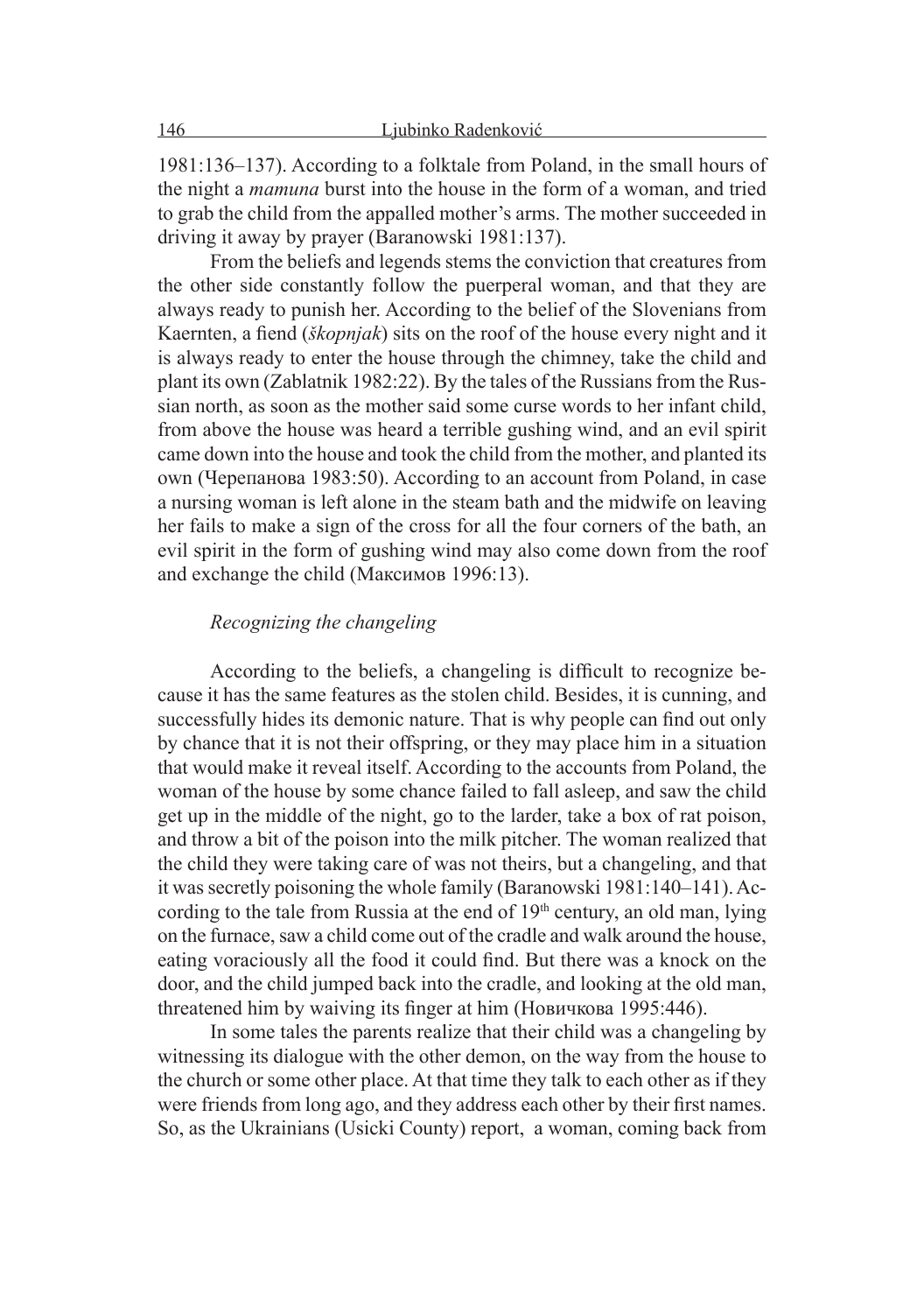the church and carrying a changeling with its horns growing, heard a voice on the road from near a large stone: "Имберес! Где ты был?" ("Imberes! Where have you been?"). The changeling answered: "У бабы" ("With the woman"). The demons went on with their conversation: "Что ты там делал?" ("What have you been doing there?") "Ел и пил" ("Ate and drank"). A woman who was following the mother with the child, told her to throw it to the devil, since it was not her child (Чубинський 1995:196).

In some legends, when parents bring the changeling close to some body of water, it answers to the demon, which leads the parents to throw it into the water. According to the accounts of the Croats from Hungary (Podravlje), people brought a child not being able to walk or talk to the church (to St. Antun). When they came near the canal, a voice was heard: "Пуклић Шимена, кам тебе носакајо?" ("Puklic Simena, where are they taking you?") "Мене носакајо светим Анталару нек ја знам одакат, говоракат, а ја, боме, нећу" ("They are taking me to St. Antun so that I can learn to walk and talk, but I don't want to"), answered the *podvršće* (changeling). The people threw it in the water right away, and back in the house they found their own child (Franković 1990:29). A similar story was recounted by Martin Luther: parents from Halberstadt were taking a changeling to Hockelstadt in order to pray before a miraculous statue of the Virgin Mary. When they were crossing the river, a sound was heard, generally used to call the birds: "Hilero!" The child from the basket answered: "Hoho!" "Where to?" asked the voice from the water. "They are taking me to Hockelstadt, so I could grow faster!" On hearing this conversation, the father threw the basket with the child into the river, and the laughter of both demons was heard from below the water (Махов 1998:102). According to the accounts of the Croats from Slavonia (Potnjani near Djakovo), the parents, talked into it by a fortuneteller, were taking a changeling in the cart to throw him into the river from the bridge near Beli Manastir. When they were near their destination, from under the bridge a voice was heard: "Kuglin!" The child answered: "Oh, Vuhin, is that you?". On hearing the voices, the exasperated father, with a curse, threw the child into the river (Bošković-Stulli 1997:399–400).

In order to recognize whether their offspring is actually a changeling, it was laid on the peel or a shovel and for a moment placed in a red-hot bread baking oven (Banat, Филиповић 1958:281), into the bread baking oven behind the breads (Otok in Slavonia, Lovretić 1902:138), brought before a red-hot oven and told that it would be thrown into the oven if it was not theirs (Prekmurje, Kühar 1988:125; Podravlje Croats, Franković 1990:29). According to the belief, after the voiced threat (which in Prekmurje had to be repeated thrice: "Child, tell me, are you a rightful child, or not! If you don't tell me, I'll put you in the stove!" ("Dete, povej mi, ali si ti pravo, ali ne! Či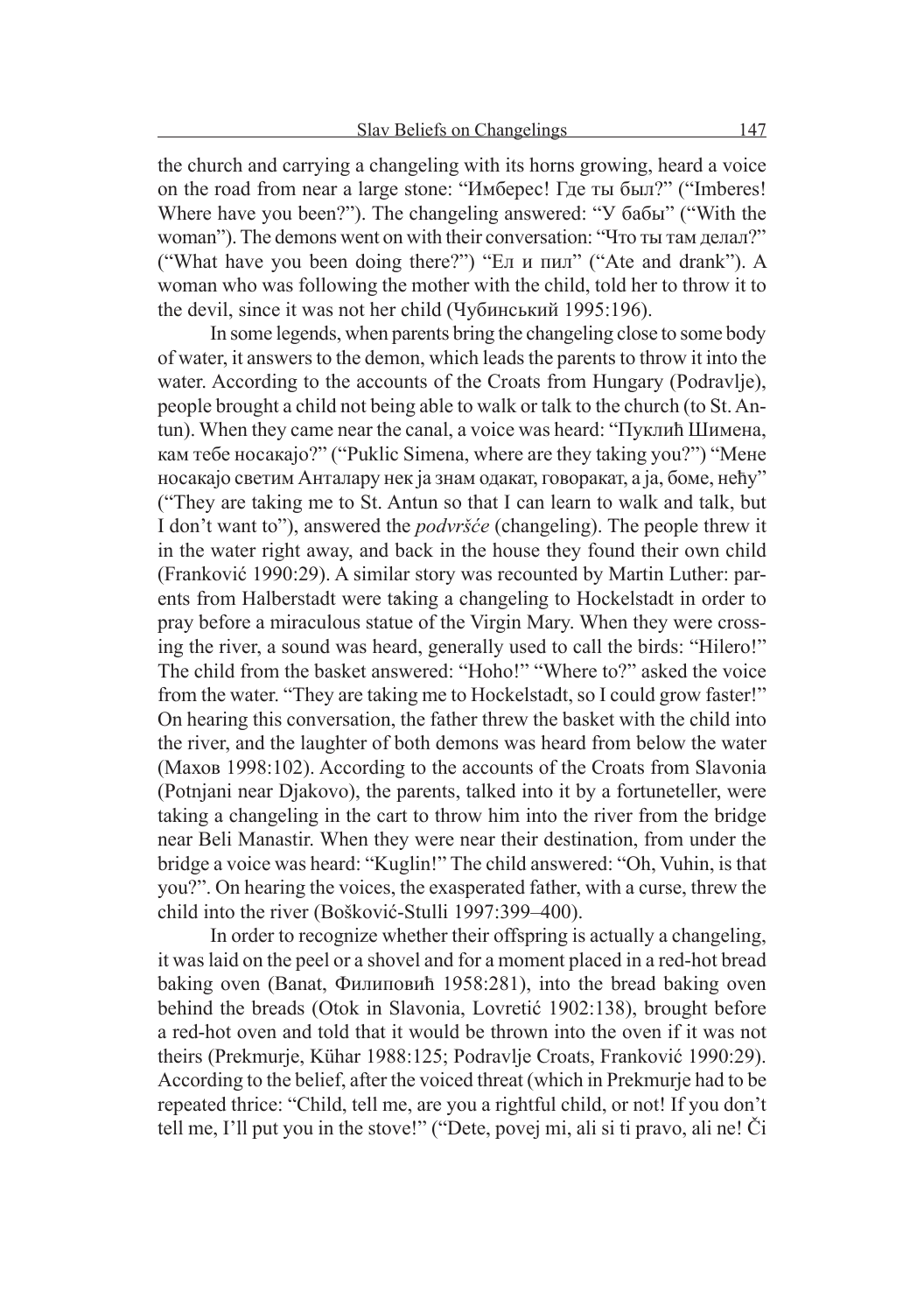mi nepoveš, te notri v peč vržem!" – Kühar 1988:125), the demonic creature would take its child and restore the rightful child to the parents .

According to some legends, on being placed into an unusual, and for it an entirely new situation, the changeling in wonderment reveals itself for what it is. In Slavonia (Potnjani near Djakovo), following the advice from a fortuneteller, a mother would break a lot of eggs, and putting the shells one into the other, she would place them around the hearth. Then she would put a child on the ground, and hide in the attic. The child, having been left alone, would get up and, in wonderment, say: "Oh, my, what many pots, there weren't so many even when our Kurciban got married!" (Bošković-Stulli 1997:399–400). With the Croats from Podravlje in Hungary it is told how a woman had the changeling play with a small pot and a big ladle. The child was puzzled and said: "I have traveled for a hundred years, and I have never seen a ladle bigger than a pot!" ("Па веч сем сто годин прешел, па још такво несем видел да векша сокача него лонец!" – Franković 1990:29–32). In the tales of the Slovenians in Prekmurje, there is also a motif of "giving a child a bigger spoon than a pot", but there it serves the purpose of disposing of the changeling and getting the rightful child back. That is to say, when the devil sees that its child cannot eat from the pot because the spoon is too big, it takes it away and in his place lays the stolen child (Kühar 1988:55; Kelemina 1997:136).

# *Disposing of the changeling and the return of the rightful child*

According to the legends, when people are sure that they are taking care of the changeling, they try to dispose of it and get back their own. With that goal in mind, they expose it to a threat, punishment, take it to the church, and sprinkle it with holy water, or they, as already mentioned, throw it into deep water. The purpose of the threats and punishment is to provoke the pity of the demonic mother (*boginka, mamuna, чертовкa, враг*) who, on seeing her child suffer, takes it back and gives back the rightful child. The most often mentioned form of punishment is *switching*. According to the accounts of the Slovenians in Prekmurje, on the Virgin Mary's day, the mother cut three green hazelnut bush branches and used them to switch the "*podmenac*", until the *škopnjak* came and took its own child, and restored her own (Kelemina 1997:136). With the Ukrainians in the Carpathian Mountains, the mother switches the changeling at the crossroads with nine dogwood switches, until *лiсова вiдьма* (a forest witch) comes and gives her back her child (Левкиевская 1996б:8). In the Russian north, the changeling was switched beside a burning stove (Власова 1998:366); with the Poles, mother switched *odmijenac* with birch twigs at the dunghill (Pełka 1987:150).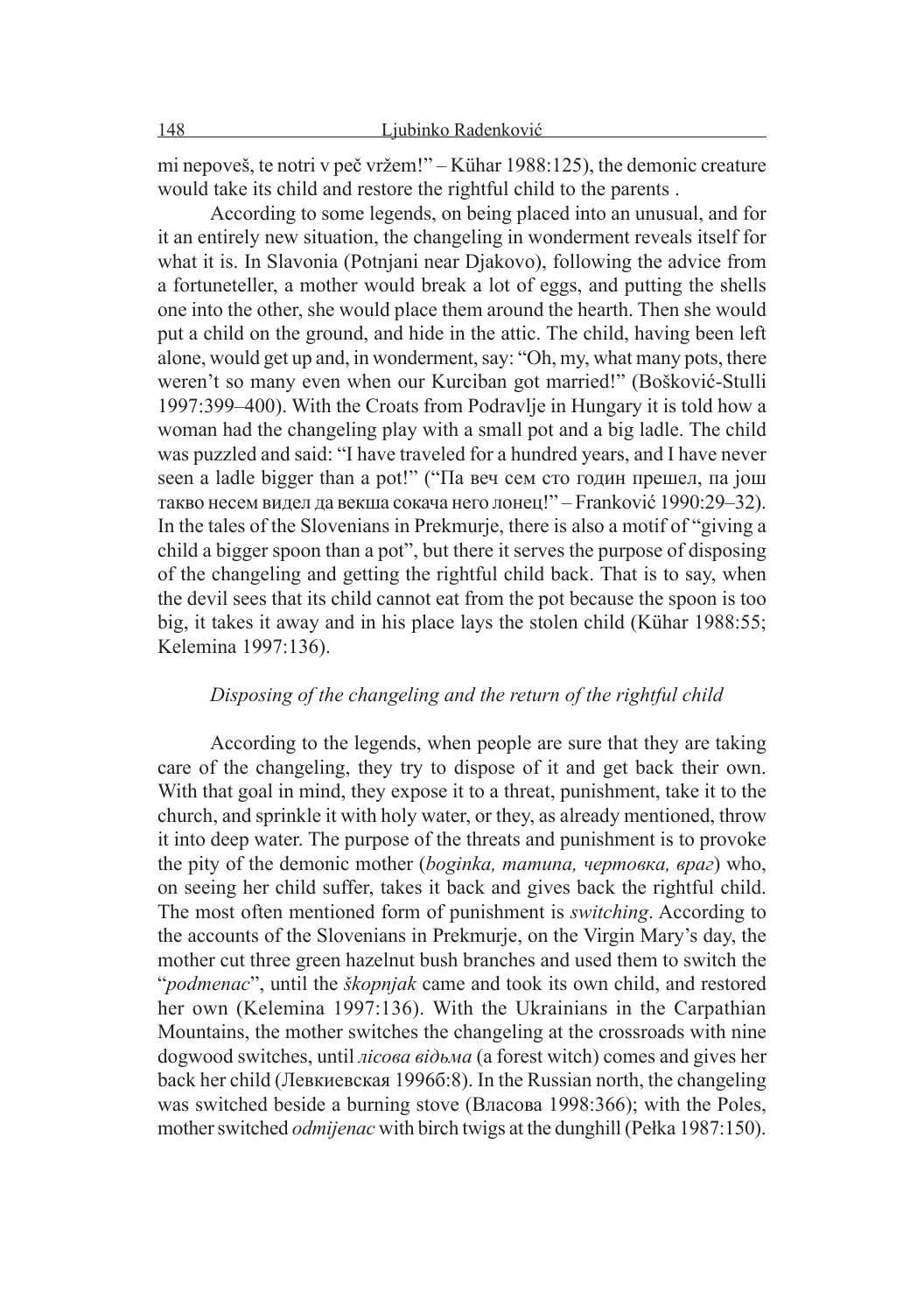In several accounts, the demonic creature, on taking its own child, would scold the mother for treating it badly: "Jaz sem s tvojim otrokom tako lepo ravnal, ti si pa mojega tepla" ("I treated your child so nicely, and you beat mine) (Kelemina 1997:136); "На тебе твое. Бей свое, а не мое" ("Here is yours; beat your own, not mine") (Левкиевская 1996б:8); "На тоби твою дитину: ты над моею збыткуешся, а я твоий ниц не кажу, дивись, яка вона гарна и чиста" ("Here is your child: you beat mine, and I don't say anything to yours, look how clean and tidy it is") (Чубинський 1995/1:198). According to the tales from Poland (in the vicinity of Lublin), two mothers switched the changelings until *boginka* came with their children and told them: "Here, here!" (Baranowski 1981:138). In Podlasje, also in Poland, parents took the changeling to the church, where they, following the order of the priest, sprinkled it with holy water. It screamed piercingly, until the *diablica* came, took it, and returned to them their own offspring (Baranowski 1981:139).

With the East and West Slavs there are other accounts, where specific cases are reported, concerning people getting rid of the changeling. So, according to the accounts from the northwest of Russia, a traveling healer staying the night in the peasants' house, noticed the devil stealing the child of the man of the house from the cradle, and exchanging it for a stump in the likeness of that child. The traveler succeeded in taking away the child from the devil, and hid it into the bag. In the morning, before the eyes of the parents, he took the changeling from the cradle, cut it in half and threw it into the fire, and gave back to them their own rightful living child (Криничная 2001/1:201). According to another tale, which is somewhat anecdotal, the thief, finding himself in someone else's house, at the moment when a *leshi* was getting ready to take away the child, saved it by chance because, on hearing it sneeze, he said: "Будь счастлив на день, крещеный!" ("Bless you, you baptized one!") (Криничная 2001/1:422). In the Ukrainian legend, a midwife taken away by force by the devil to his wife, recognizes there the child whose mother she had assisted in childbirth, and sticks the needle in his head. Since the child kept crying all the time because of that, the devil took it back to its parents. (Чубинський 1995:197)

In some Polish legends on changelings, after the parents see that it has some special abilities, they enter into some kind of partnership with it. So, according to the tale from Konopnica (Vjelunjsko), the changeling tells its guardians which numbers to play on in the lottery, and in return for it they prepared the food it wanted (Baranowski 1981:141). In another case, when the parents discovered that the child they were taking care of was not theirs, it persuaded them to grant it life, and in return it would bring them money. Following that, every night it brought money, and the couple bought it vodka,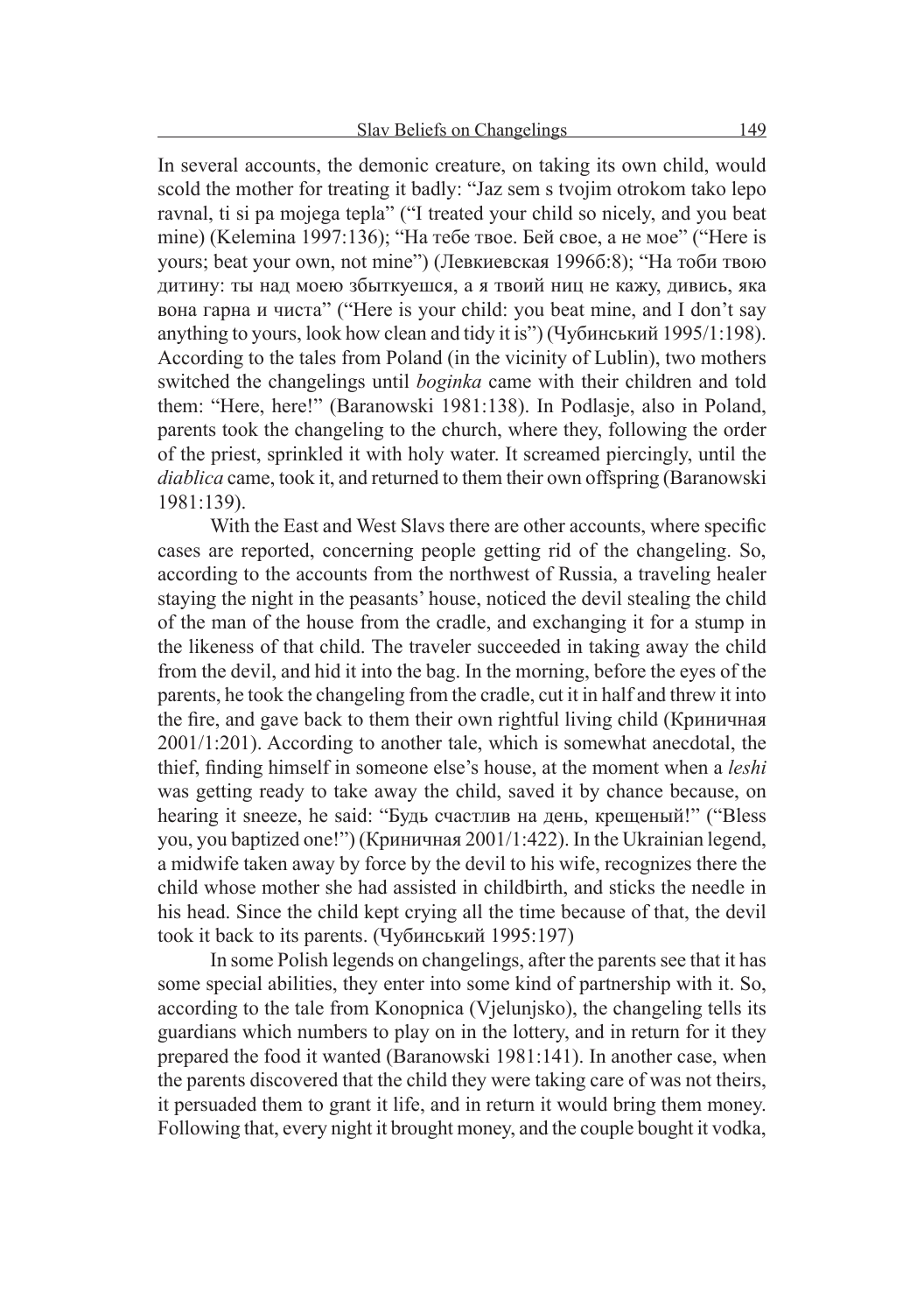which it would drink up straight away (Baranowski 1981:140–141). After the child was gone, money earned in that way would turn into plain paper or a dog's excrements.

Folktales evolved around the motif of a changeling bringing wealth to people were derived from the legends of a household servant spirit, which is called *macić* with the Croats living near the sea, *мамниче* with the Bulgarians, *скжатек* with the Poles, *хованец* with the Ukrainians, and so on. (cf. Левкиевская 1996а:185–212).

In Russia as well (Vyatka Guberniya), it was thought that the *обмењонок* (changeling) was a "knowing" child, and that it possessed magical powers. It was thought that it could be of use to the family where it lived. However, after its death, it turned into a wandering dead – *јеретик,* and could not find peace until its bones had rot. (Власова 1998:365)

In Russian beliefs there is a different manner of explaining the fate of the stolen children. If the child is taken away by the *devil*, it places it in a narrow dungeon where there is no light or fire, and where it forever curses its mother for not having protected it from the abduction; the devil takes it with him, ordering it to start and spread fires; he gives it to *rusalkas* and cursed maidens to be raised by them, and eventually it turns into *rusalka* (if it is a girl), or into a *leshi* (if it is a boy) (Максимов 1996:13–14). According to other tales from Russia, stolen children are taken by the *leshi* to a cottage in the woods, and raised and brought up by forest graybeards (*лесные старики*) or fathers (*отцы*). There the children gain secret knowledge, and when they go back to the human community, they become healers and sorcerers. However, the child living with the *leshi* (a forest spirit), can gradually go wild and forget how to speak, stop wearing clothes, get covered in moss, lose shape and become invisible (Криничная 2001/1:420).

According to the account from the Vologod region in Russia, the stolen girl was seen from time to time to run around the house, dressed in a white gown and with a red belt (Черепанова 1983:50).

In German tales about water demons (and also in Slav legends from the border areas), the explanation is given about where the children exchanged by the demons come from. They are born by the maidens, deceived and abducted by the water demons, who then married them and took them into the river.

With the Russians there are also beliefs loosely associated to the subject matter here, claiming that the mother, if she could manage to stay awake for three nights in a row, alone in the church, exposed to continual threats of the dark forces, can save the soul of her stolen child. (Максимов 1996:14; Власова 1998:367). Such beliefs have similarities to apocryphal curses, where a saint (St. Sisinius, St. Theodor, etc) pursues and apprehends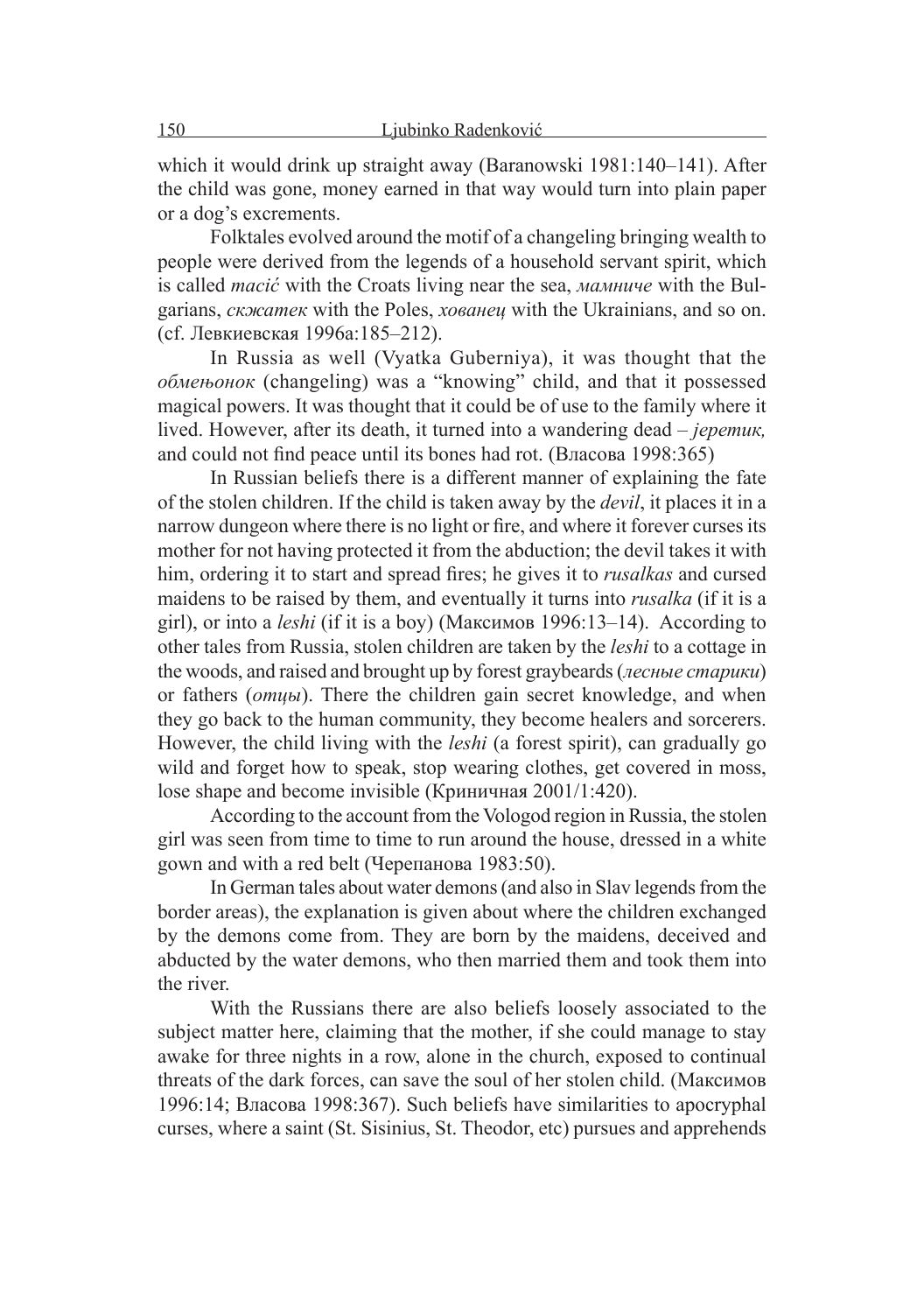the demon who has taken away (i.e. murdered) his sister's newly born baby. With the Greeks from Byzant, such a demon was called *gilu* (*gilo*), and in Slav translations, it is either a *witch* or a *devil*. The issue considered here does not include the tale motif "man unknowingly makes a gift to the devil of what he does not know", i.e. his child, because he did not know that his wife was pregnant.

## *Protection from child abduction*

In order to ensure that the demon should not exchange the child of the nursing woman, various forms of magical protection were undertaken. Next to the woman in confinement some sharp metal object was left (Baranowski 1981:143–144; Черепанова 1996:37; Власова 1998:366); a candle was left to burn (Милорадович 1991:416; Власова 1998:366); the Russians put a "broom-guard" next to the doorstep or under the cradle, or a stick in the corner, and ordered it to keep watch over the puerperal woman and the infant; they burned frankincense in her presence, they sprinkled her with holy water, they would leave a bowl of water under the icon, the husband reading chants against the stealing of the newborn baby, and then they gave the woman that water to drink (Власова 1998:365–366). The Poles put consecrated herbs above or next to the bed of the woman in confinement, they put medallions with the images of the saints in the doorway and in the windows, the priest made chalk signs of the cross, they sang religious songs, they put red caps on the heads of the children, and so on (Baranowski 1981:143–144). The Croats from Podravlje in Hungary would cover a child after birth with a man's shirt, and the mother did not leave its side for seven weeks, lest it be exchanged by a *цопрница* (Franković 1990:29–32).

## *Final notes*

With the Slav peoples there is general understanding that the birth of a child is a gift from the other world, or a gift of the ancestors. When a child is born to some family, the Serbs say that they "have got a new arrival". The bestowing of a newly arrived actually depends on the goodwill of the ancestors, who may be represented in one figure – the mythical founder of the kin, the founding father. With most Slav peoples he may be present in the house in the form of the snake (the so-called *house snake*). With the Bulgarians he was called by the name of *стопан* ("patron", "husband"), and he was called upon and honored when a family or one of its members were in trouble. With the Russians, the one looking after the property and health of the family, and probably most likely after its development and growth as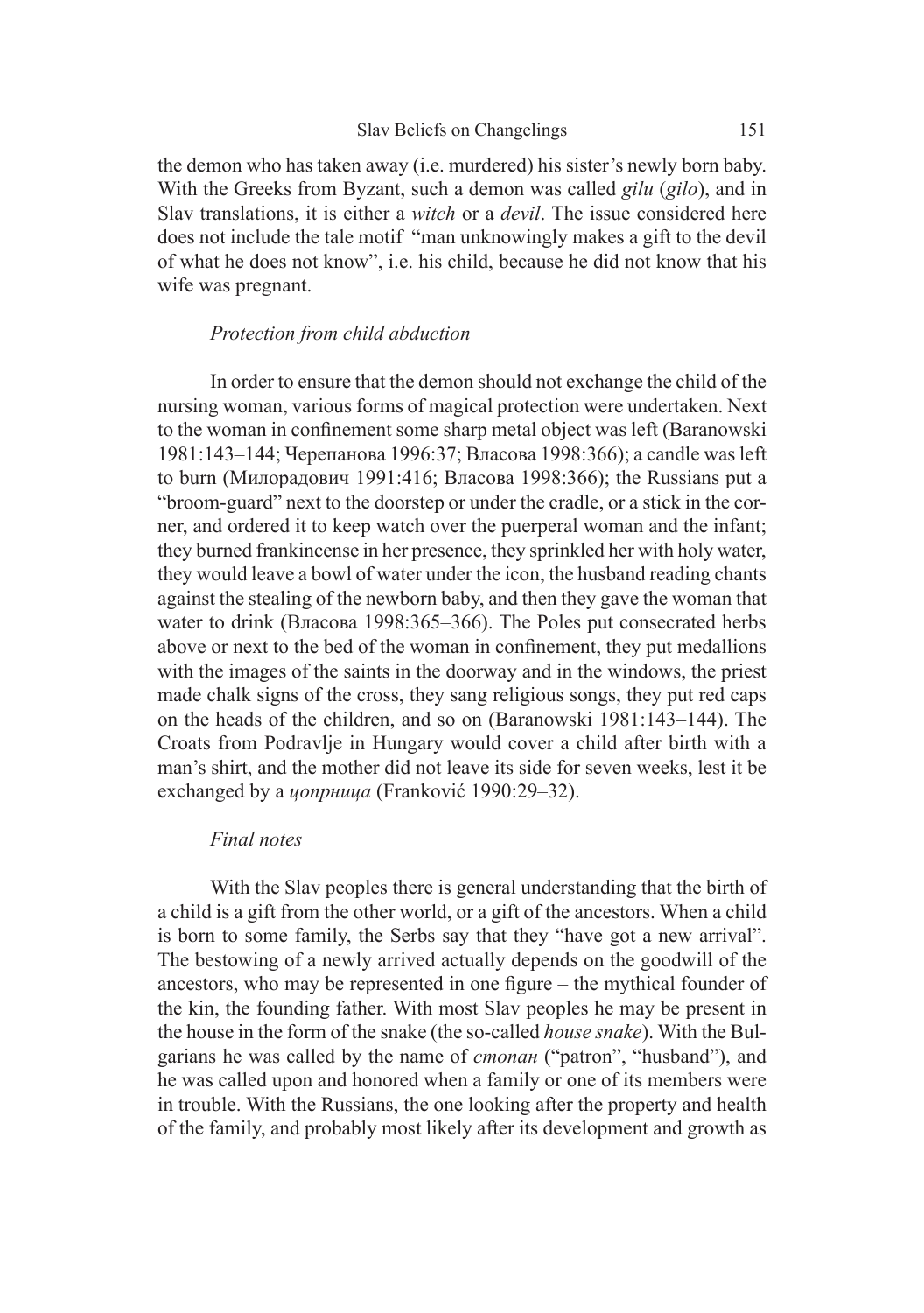well, is the  $\partial \omega$ ново*ј*, who can share his 'responsibilities' or 'competences' with some other spirit (spirit of the yard, or of a grain shed, of the steam bath). For the woman in confinement and her child the spirit of the steam bath – bayenyik (*баенник*) or bayanyik (*баянник*) is of great importance; the steam bath is situated outside the house, and the nursing women as a rule live there with their infant for seven weeks after childbirth.

The child coming out of the mother's womb is understood also to be the opening of the door to the other world, when, together with the child, the invisible ancestor, who has presented the family with a newborn, comes out as well. He constantly keeps watch over the way they are treating his "gift", and if he notices that the mother, as a new member of the kin, is not worthy of being the means for further multiplication of the kin, he takes back his "gift". In that way, the growth and development of the family is brought to a standstill, and the family, doomed to be without heirs, may even die out.

The woman in confinement and her child within the first 40 days of the birth are stalked by the souls of the 'tainted' dead – women who died in pregnancy or in childbirth, violently slain infants, etc, who try to murder her and her child, and in that way increase their 'herd' or 'flock' (children who died unbaptized are often imagined as birds).

Such beliefs related to childbirth, and to the dangerous spell of time for the woman in confinement, were instrumental for accepting the motif, often with an elaborate folklore structure, that a careless nursing woman may be punished not only by the death of her child, but also by it being exchanged for a demonic child in the same image. In all probability, the core storyline for such beliefs and legends spread from the Alpine (Germanic) communities to Central European ones, and further, to the East Slavs, and, to a certain extent, to the Pannonia regions where the South Slavs live.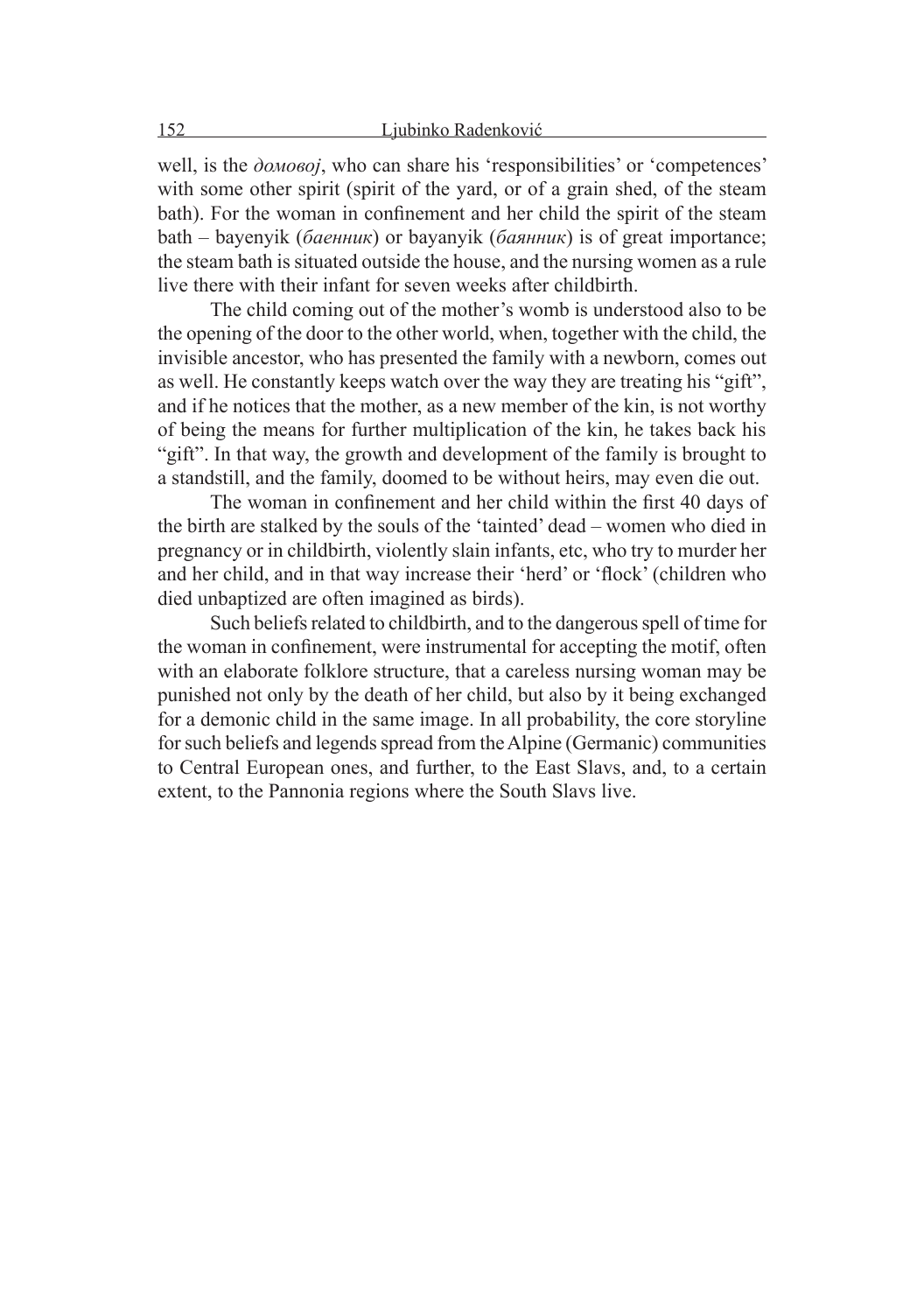### BIBLIOGRAPHY

- Baranowski 1981 B. Baranowski, *W kręgu upiorów i wilkołaków*, Lód*ż* 1981.
- Bošković-Stulli 1997 M. Bošković-Stulli, *Usmene pripovijetke i predaje*, MH, Zagreb 1997.
- Черепанова 1983 О. А. Черепанова, *Мифологическая лексика Русского Севера*, Ленинград 1983.
- Черепанова 1996 О. А. Черепанова, *Мифологические рассказы и легенды Русского Севера*, СПб. 1996.
- Чубинський 1995 П. Чубинський, *Мудрсть вiкiв*, кн.1. Київ 1995.
- Фабијанић Кајмаковић 1973 Р. Фабијанић, Р. Кајмаковић, *Промене у народним обичајима и веровањима у Жупчи код Брезе*, ГЕИ XIX–XX (1970–1971), Београд 1973.
- Филиповић 1958 М. С. Филиповић, *Вера и црква у животу банатских Хера, Банатске Хере*, Нови Сад 1958.
- Franković 1990 Đ. Franković*, Mitska bića u podravskih Hrvata. Narodne predaje*, Etnografija Južnih Slavena u Mađarskoj 9, Budimpešta 1990.
- Kelemina 1997 J. Kelemina, *Bajke in pripovedke slovenskega ljudstva*, Bilje 1997.
- Криничная 2001 Н. А. Криничная*, Русская народная мифологическая проза*, т.I, СПб 2001.
- Kühar 1988 Š. Kühar, *Ljudsko izročilo Prekmurja. Zbral in uredil Vilko Novak*, Murska Sobota 1988.
- Левкиевская 1996а Е. Е. Левкиевская, *Славянские представления о способах коммуникации между тем и этим светом*, Концепт движения в языке и культуре, Москва 1996.
- Левкиевская 1996б Е. Е. Левкиевская, *Там, на Чорногоре есть нявское молоко… (Женские демоны в карпатской мифологии*), Живая старина 1(9), Москва 1996.
- Lovretić 1902 J. Lovretić, *Otok*, ZNŽ VII/1, Zagreb 1902.
- Максимов 1996 С. В. Максимов, *Нечистая, неведомая и крестная сила*, Москва 1996.
- Махов 1998 А. Е. Махов, *Сад демонов*, Москва 1998.
- Mилорадович 1991 В. П. Милорадович, *Заметки о малорусской демонологии*, Украiнцi, Київ 1991.
- Новичкова 1995 Т. А. Новичкова, *Русский демонологический словарь*, СПб. 1995.
- Ножинић 1989 Д. Ножинић, *Етнографска грађа из Хрватске и Босне* (рукопис у својини аутора).